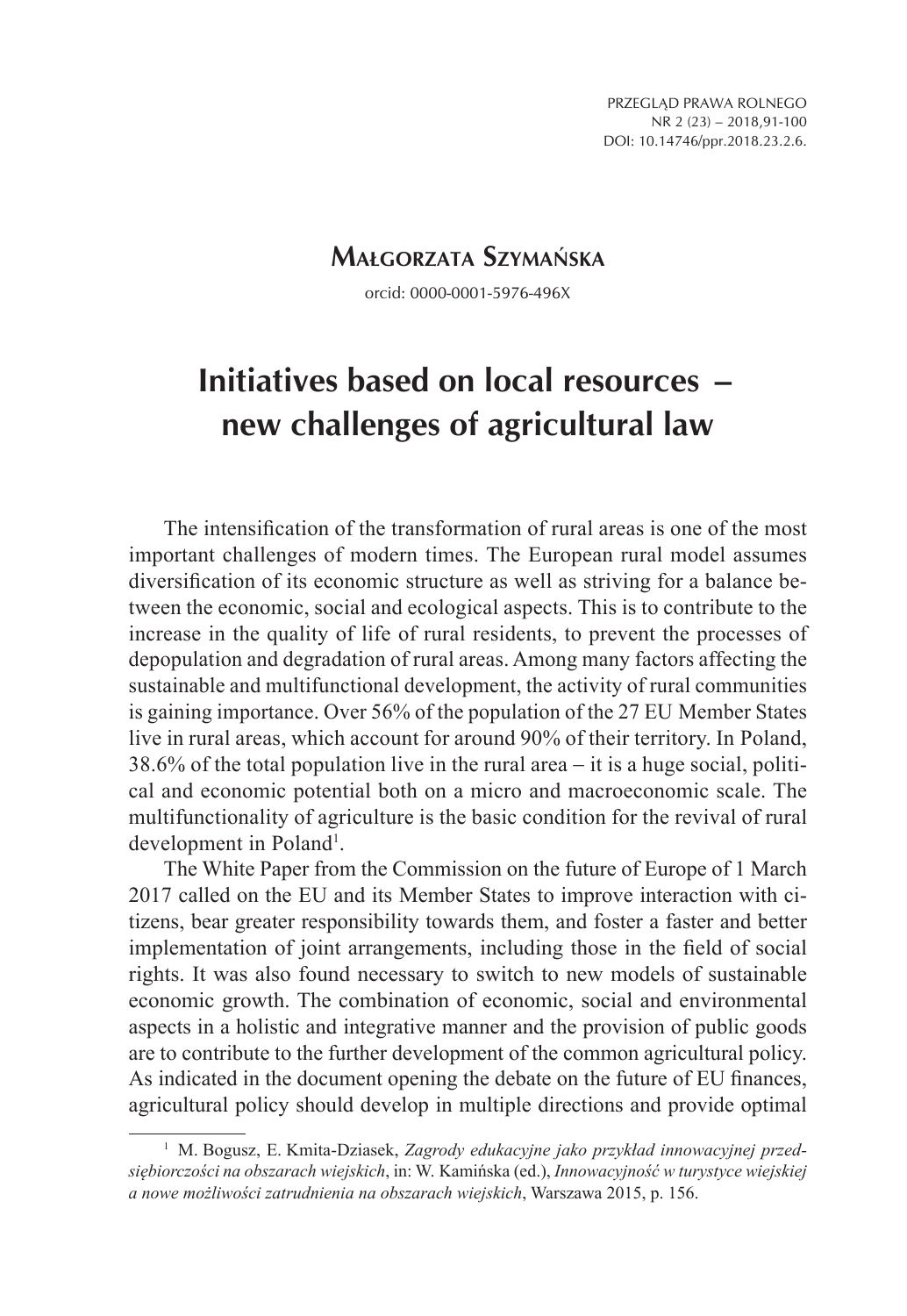responses to challenges and opportunities that arise at the EU, national, regional, local and farm levels<sup>2</sup>.

The document opening the debate on the future of the common agricultural policy3 pointed to the need to strive to achieve the future success of agriculture and rural areas in the EU, and outlined a possible contribution to achieving the objectives determining the development of the whole society. Improving the effectiveness of the implementation of the agricultural policy and its updating to meet the challenges of the future, in particular through the investment in public services, infrastructure, skills and capacity-building, will create a dynamic rural community.

The rural development policy is based on a bottom-up and territorial approach, where development scenarios between different social actors are agreed. Residents of rural areas become co-responsible for setting and implementing detailed visions of the development of a given territory.

The model of rural development recognises the necessity of local development based on local resources. Investing in the growth of social capital refers to the postulates of implementing an integrated model of rural development, where different local actors engage and cooperate for the common good. This puts before the legislator the need to solve complicated problems, socialising the decision-making process regarding, among others, the local development. Agricultural law also faces challenges. As indicated in the literature, the inclusion of agricultural law in the context of contemporary challenges is characteristic of this branch of law. The specificity of regulation is related to the subject of agricultural law, which should be considered in the global, regional, national and local aspects. Contemporary challenges of agricultural law are determined by the features of farming in agriculture, especially these related to the natural factors of agricultural production, as well as the type of needs to be met. Agricultural policy, concretising these challenges, seeks to answer them and determines the choice of objectives, as well as instruments for their implementation. The latter find expression in the form of legal regulations classified as agricultural subject matter. Bearing in mind the relations between agriculture, politics and law, we can talk about the challenges of agricultural law<sup>4</sup>.

Economic development of rural areas based on the principle of multifunctionality, in addition to production functions, also provides for the development of

<sup>&</sup>lt;sup>2</sup> A document opening a debate on the future of EU's finances, Brussels, 28.06.2017, COM (2017) 358 final.

<sup>&</sup>lt;sup>3</sup> Cork Declaration 2.0 of 2016 . A better life in rural areas", https://enrd.ec.europa.eu/sites/ enrd/files/cork-declaration\_en.pdf<br><sup>4</sup> R. Budzinowski, *Prawo rolne wobec współczesnych wyzwań*, "Przegląd Prawa Rolnego"

<sup>2014,</sup> No 2, p. 12.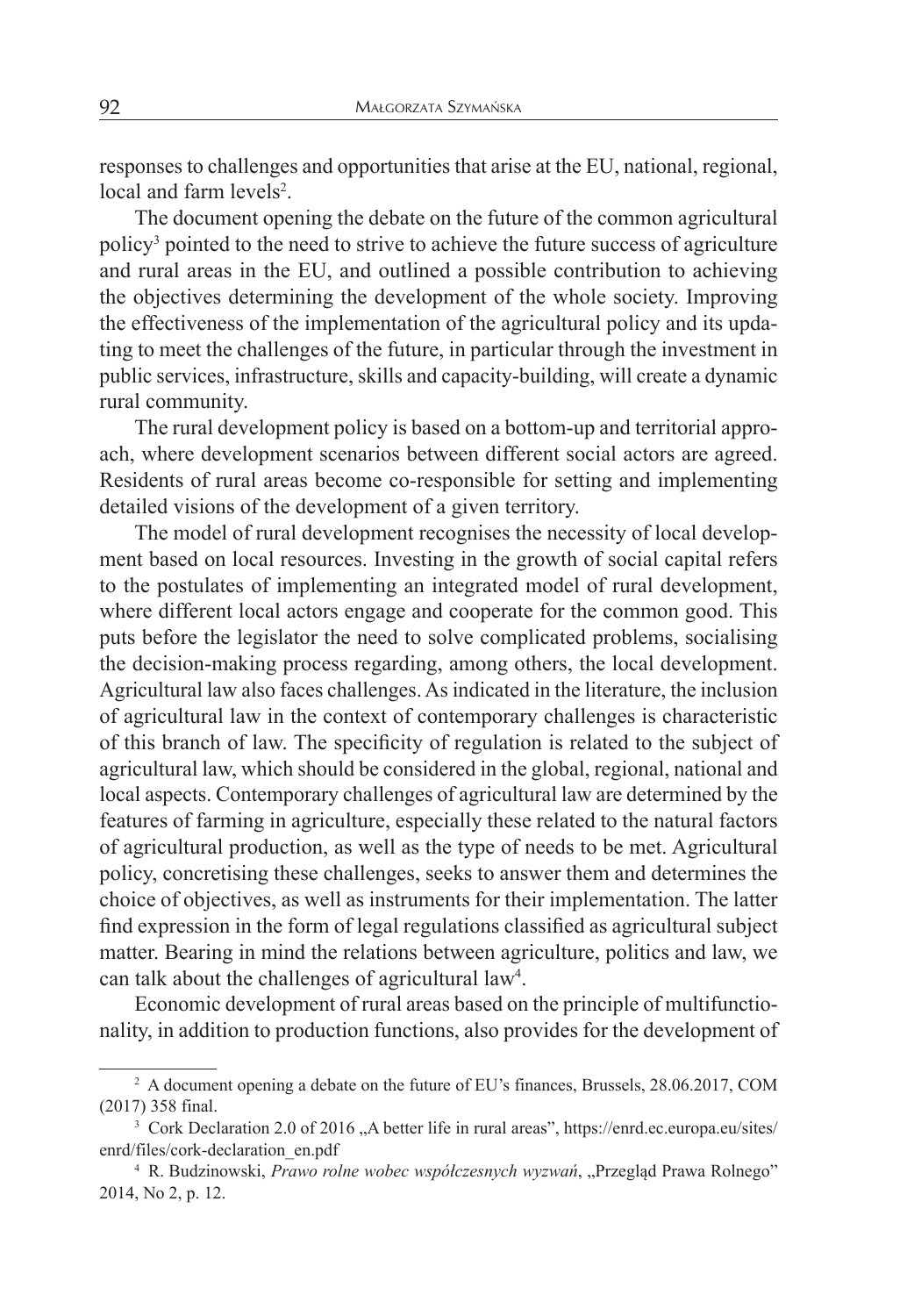environmental protection, preservation of the natural landscape and traditional cultural values, which affects the implementation of tasks and expenditures in the economic, social and environmental spheres<sup>5</sup>. The new tools will also help achieve these goals. The most important of them are: smart specialisations, integrated territorial investments and the so-called local development led by the community. They are meant to enable local entities − citizens, economic and social partners, non-governmental organisations and local governments – to participate in defining development strategies in their area and identifying the most important problems, as well as defining methods of solving them.

The huge potential for the development of social services lies in Polish agriculture. It should be used for the multifunctional and sustainable development of rural areas. The main factor mobilising farmers to undertake non-agricultural activities is to gain additional income, compensating for insufficient financial inflows from agricultural production. Economic motivation can also be accompanied by social goals resulting from the need to share with others the value of farming on rural and rural life. This approach has become the source of a new trend called socially engaged agriculture, which includes activities that take advantage of the opportunities offered by agricultural activities to support therapy, rehabilitation, social integration, lifelong learning and social services in rural areas. The possibility of using the involvement of the local community, local government authorities, as well as business and non-governmental organisations in determining economic, social, natural and cultural development of rural areas is an effective development mechanism<sup>6</sup>.

Local development is identified with the increase in the level of underdeveloped areas, drawing them from backwardness and counteracting marginalisation and exclusion. This stereotypical approach is a very narrow view, limiting the scope and significance of development, which is inconsistent with the assumptions of the modern model of the economy. Increasingly, it is emphasised that it is a process at the local level that may be a chance for the economic growth and building a competitive advantage of regions and the whole country. In such activities, leverage is seen for a new economy subject to mechanisms of global competitiveness, based on knowledge, creativity and innovation7 .

<sup>5</sup> D. Łobos-Kotowska, *Jednostki samorządu terytorialnego jako beneficjenci środków Europejskiego Funduszu Rolnego na rzecz Rozwoju Obszarów Wiejskich*, in: P. Litwiniuk (ed.), *Samorząd terytorialny w procesie rozwoju gospodarczego obszarów wiejskich. 25 lat doświadczeń. Nowe wyzwania*, Warszawa 2015, p. 136.

<sup>6</sup> M. Słodowa-Hełpa, *Zrównoważony rozwój a konkurencyjność w wymiarze lokalnym*, in: *Zrównoważony rozwój lokalny: warunki rozwoju regionalnego i lokalnego*, Szczecin 2010, pp. 131–139.

<sup>7</sup> P. Kościelecki, *Kultura w regionach – analiza dokumentów strategicznych polskich województw oraz piśmiennictwa przedmiotu*, "Studia Regionalne i Lokalne" 2007, No 3, p. 15.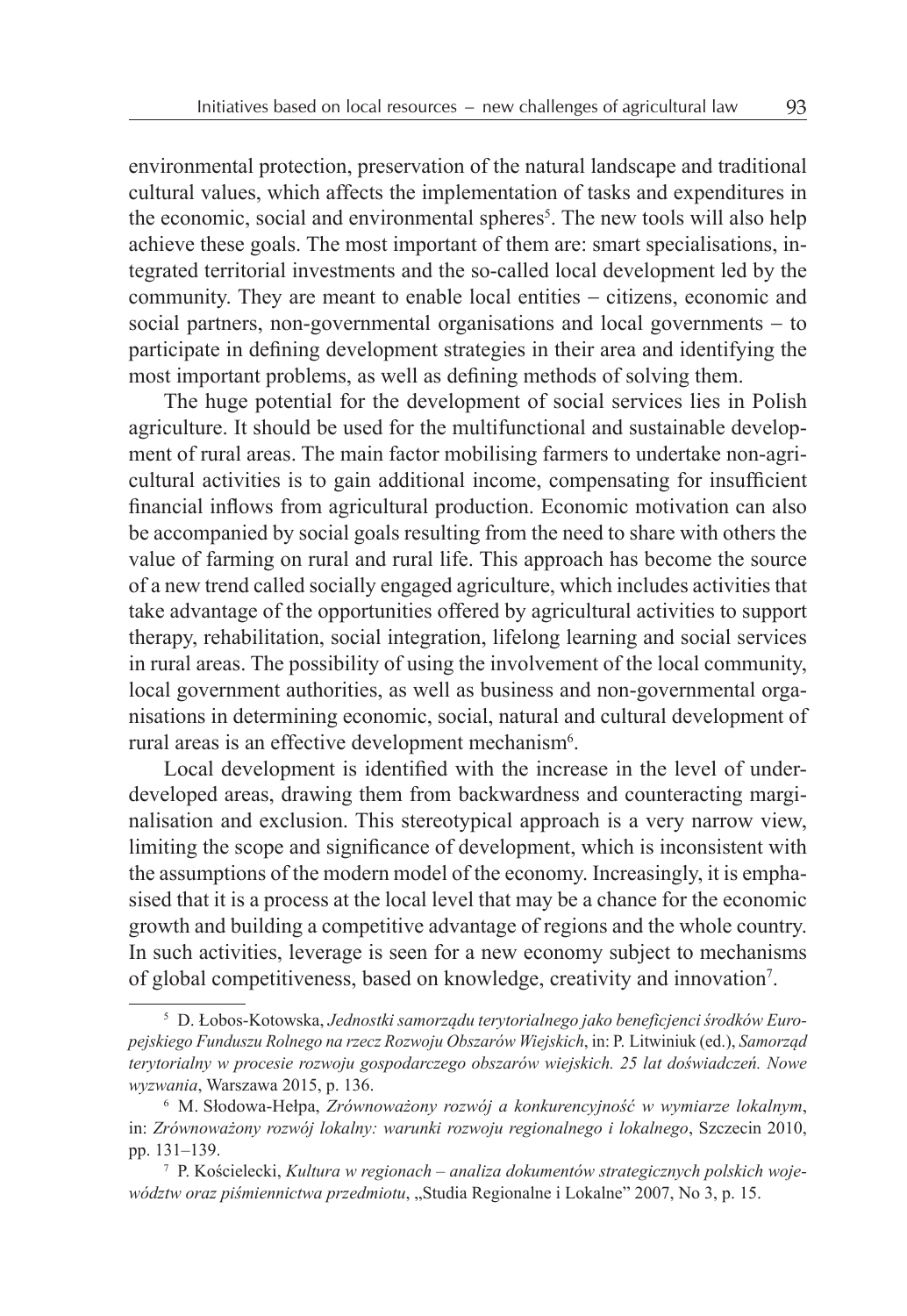In Poland, building bottom-up public-private and social partnerships (between local government authorities, farmers, entrepreneurs, and non-governmental organisations such as foundations, associations or private individuals) is a completely new issue and experience for rural communities. Residents of rural areas did not have the opportunity to interact locally and in such a wide range, in a long-term perspective. Through the use of local resources, it is possible to implement interesting initiatives, and to acquire experience preparing for applying for EU funds in the future. An example of interesting and diverse initiatives implemented by local action groups in our country are those of a cultural nature (competitions of choirs, folk bands); historical (acting out historic fights, marking trails of history); architectural (identification and documentation of mills preserved till today, taverns); natural sciences (determination of bird migration routes); tourist (marking of hiking, horse riding, canoeing); economic (setting up own business, creating new jobs); social (revitalisation contacts of the inhabitants of the village); promotional and advertising or even educational. Local action groups are a new form of social capital in rural areas, functioning for the public good, based on norms and values common to their members. They are open structures, a form of social capital, a platform enabling the cooperation of members based on shared norms and values and mutual trust.

In the literature on the subject, local partnership is defined as all kinds of undertakings, initiatives, jointly planned, implementation and implementation in a continuous manner based on innovative methods and measures, focused on the development of the local socio-economic environment and the construction of local identity and a socially cohesive local environment<sup>8</sup>.

The key principle of local partnership is the diversity of partners. The partners come from various spheres: public, social, economic, and scientific, with the catalog of potential participants being open. The basis of the partnership was to establish the effectiveness of local activities in solving emerging social, economic and environmental problems, as well as overcoming the emerging institutional divisions, social exclusion<sup>9</sup>.

Local partnership acts as a platform for cooperation between the three key sectors for the functioning of rural areas: public, social and economic. The crosssectoral formula of cooperation derives from the experiences created as part of the implementation of various initiatives. The ability to use natural, cultural and social resources more efficiently – and especially to stimulate this huge human capital to be more active in support of our own small homelands − is a difficult

<sup>8</sup> A. Sobolewski, *Przez współprace do sukcesu. Partnerstwo lokalne na rynku pracy*, Warszawa 2007, p. 10.

<sup>9</sup> S. Pastuszka, *Znaczenie partnerstwa publiczno-prywatnego dla przedsięwzięć finansowanych z funduszy europejskich*, "Studia Regionalne i Lokalne" 2005, No 2, p. 64.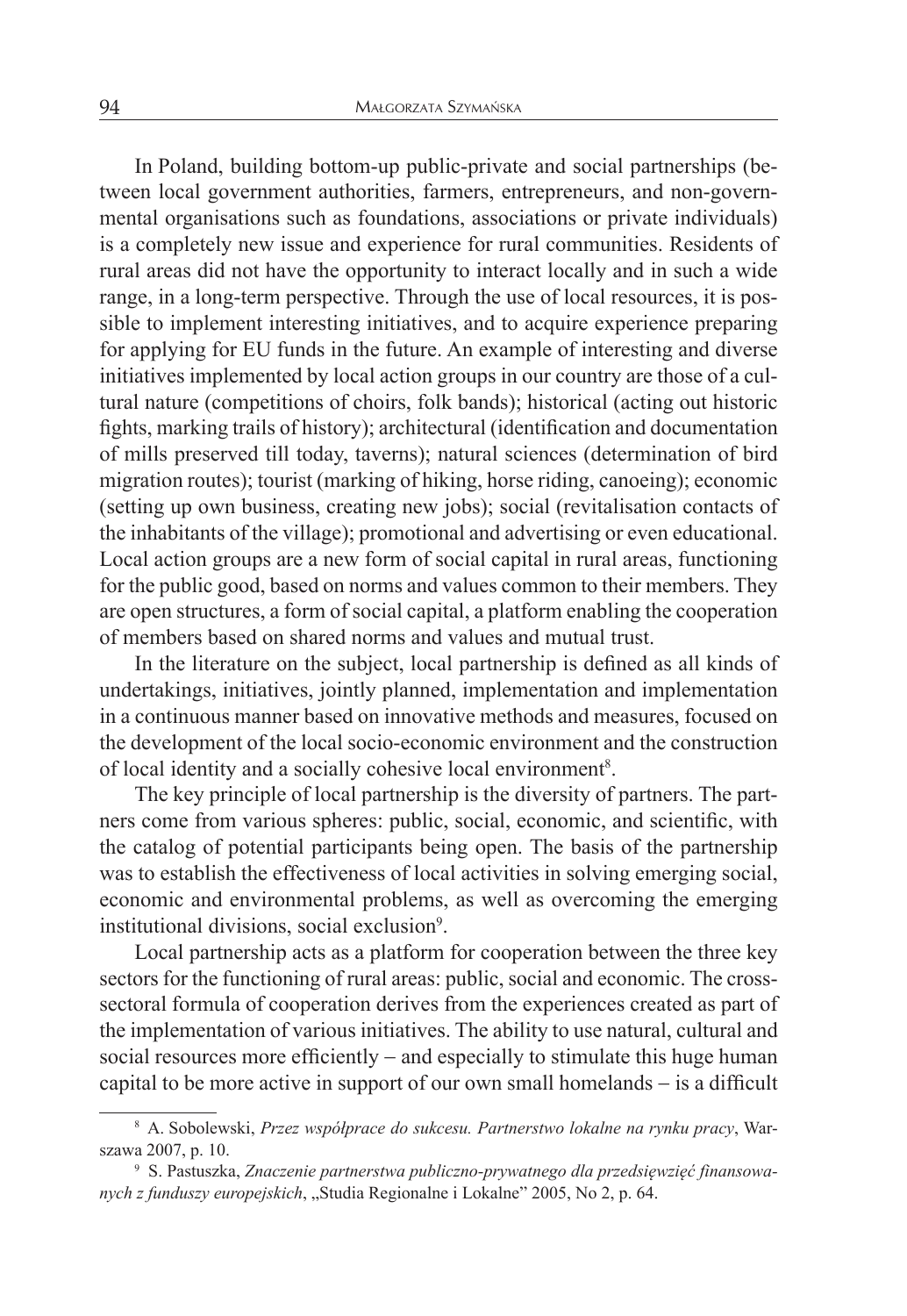but necessary activity. However, by developing the Leader method and using various instruments in it, it was possible to: bottom-up designation of rural development strategies strategic for given regions, use of knowledge, experience and management skills of many representatives of various social environments to improve their quality of life in the countryside, renewal of ties and cooperation for the economic development of rural area<sup>10</sup>.

The social capital of rural areas is characterised by the bottom-up activities, locality and territoriality of initiatives, integrated approach, partnership action through local action groups, innovation in problem solving, independent management and financing of activities. It is also the creation of links and cooperation of local action groups at the regional, national and international levels. It encourages local communities to work together to change their surroundings, solve urgent problems, invest in activities diversifying their income, for example through small entrepreneurship, setting up non-agricultural activities, agri-tourism, thematic villages, care farms, production of traditional, regional and ecological high quality products, folk handicrafts, crafts. Cooperation within local action groups has contributed to raising the awareness of rural residents, overcoming the feeling of passivity and helplessness. Of course, apart from positive and effective mechanisms of activation of rural residents and the development of these areas, local action groups have contributed to building a huge base of potential and social bonds, social capital<sup>11</sup>.

The basic premise for local development based on endogenous factors is full and harmonious use of cultural resources of the area. Fortunately, more and more often the cultural and natural heritage is no longer treated as a ballast and a brake on development, but as a potential and catalyst for positive changes. What is more, heritage is proving to be an important factor in social and economic development. A thematic village is a local socio-economic initiative, as a result of which the inhabitants create a tourist offer based on a selected theme. A long-term and consistent development of a visit program in a village based on a chosen topic contributes to the image of the city. Thanks to these activities, the village in which the theme village is run becomes a tourist centre based on ingenuity, knowledge and creativity of the residents involved in its activities. Arelatively favourable relation of the expenditures to the effects is an advantage of the thematic village. The village's activity is based on an original idea on a subject and the use of available resources. Broadly understood resources can

<sup>10</sup> K. Zajda, *Nowe formy kapitału społecznego wsi. Studium przypadku lokalnych grup działania z województwa łódzkiego*, Łódź 2011, pp. 157−159.

<sup>11</sup> M. Słodowa-Hełpa, *Inteligentna specjalizacja polskich regionów – warunki, wyzwania i dylematy*, "Roczniki Nauk Społecznych" 2013, vol. 41(5), No 1, p. 89.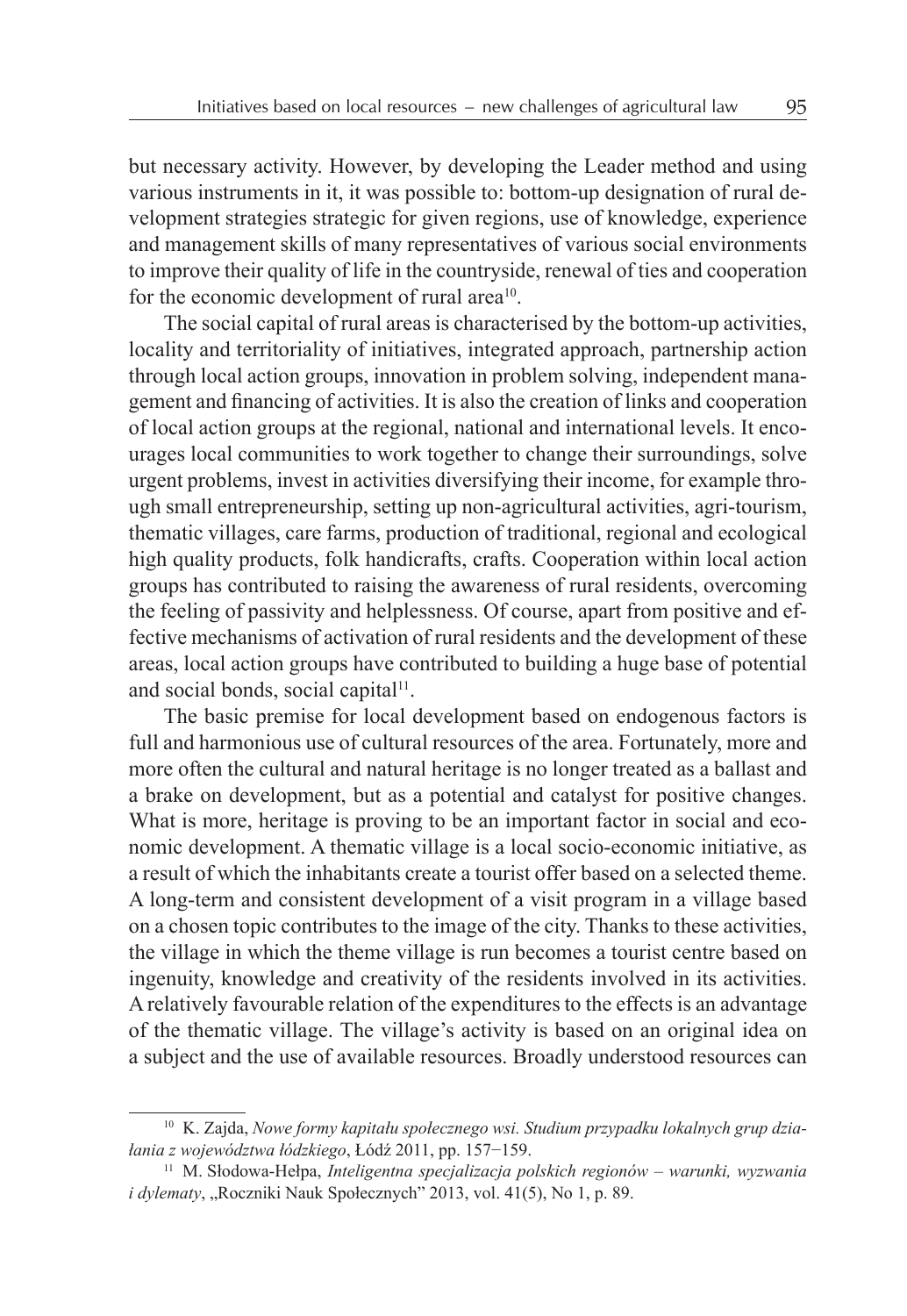be, among others special interests and skills of residents, landscape values as well as local or borrowed cultural heritage<sup>12</sup>.

At the economic level a thematic village is an example of creating alternative livelihoods for rural residents and is part of the trend of rural tourism developing today. Thematic villages are a response to the need to develop non-agricultural rural functions postulated in recent years. As indicated in the literature, the activity of a thematic village is not limited to developing business activity in rural communities. The thematic village is an interdisciplinary project. Its analysis may be applied to such disciplines as organisation and management, the theory of politics, philosophy, social psychology or sociology. These analyses may refer to both, inter-agency relations between the organisers of a thematic village as well as the contact of the thematic village with its surroundings – people and organisations from the outside. These relations can be considered from an educational perspective, in which the process of acquiring new competences by the inhabitants involved in creating the village and their guests, thanks to establishing contacts and creating a tourist offer, plays a special role. The process of learning through activities in a thematic village can also be analysed as a form of occupational activation in the labour market or a way of retraining of residents – the departure from work on the farm to handle tourism. The creation and operation of thematic villages are part of the village renewal process aimed at improving the quality of life of its inhabitants and adapting the village to changing living and farming conditions, in particular the growing role of human, social and cultural capital today. The social capital plays a special role in the thematic village's activity, which affects the economic and civic aspects of local communities, as it creates conditions for cooperation of individuals in the local environment<sup>13</sup>. The theory of social capital says that maintaining regular contact with other people and taking action to achieve common goals leads to lasting and positive effects on individuals and communities. In this way, needs are met as well as strengthened bonds and trust between people. A thematic village that engages local residents for long-term cooperation may contribute to the creation of social capital. The theme village is a peculiar combination of entrepreneurial and social activities combining economic and social innovation in the form of social trust, cooperation networks and involvement in the village's activities. Initiatives for the creation of thematic villages do not always result from economic needs. The impulse for their creation is the desire to revive the social and cultural life of the village. Commitment to creating a thematic village teaches new

<sup>&</sup>lt;sup>12</sup> J. Purchla, *Dziedzictwo kulturowe a kapitał społeczny*, "Małopolskie Studia Regionalne" 2011, No 1, pp. 6−7.

<sup>13</sup> W. Idziak, *Wymyślić wieś od nowa*. *Wioski tematyczne*, Koszalin 2008, pp. 31−32.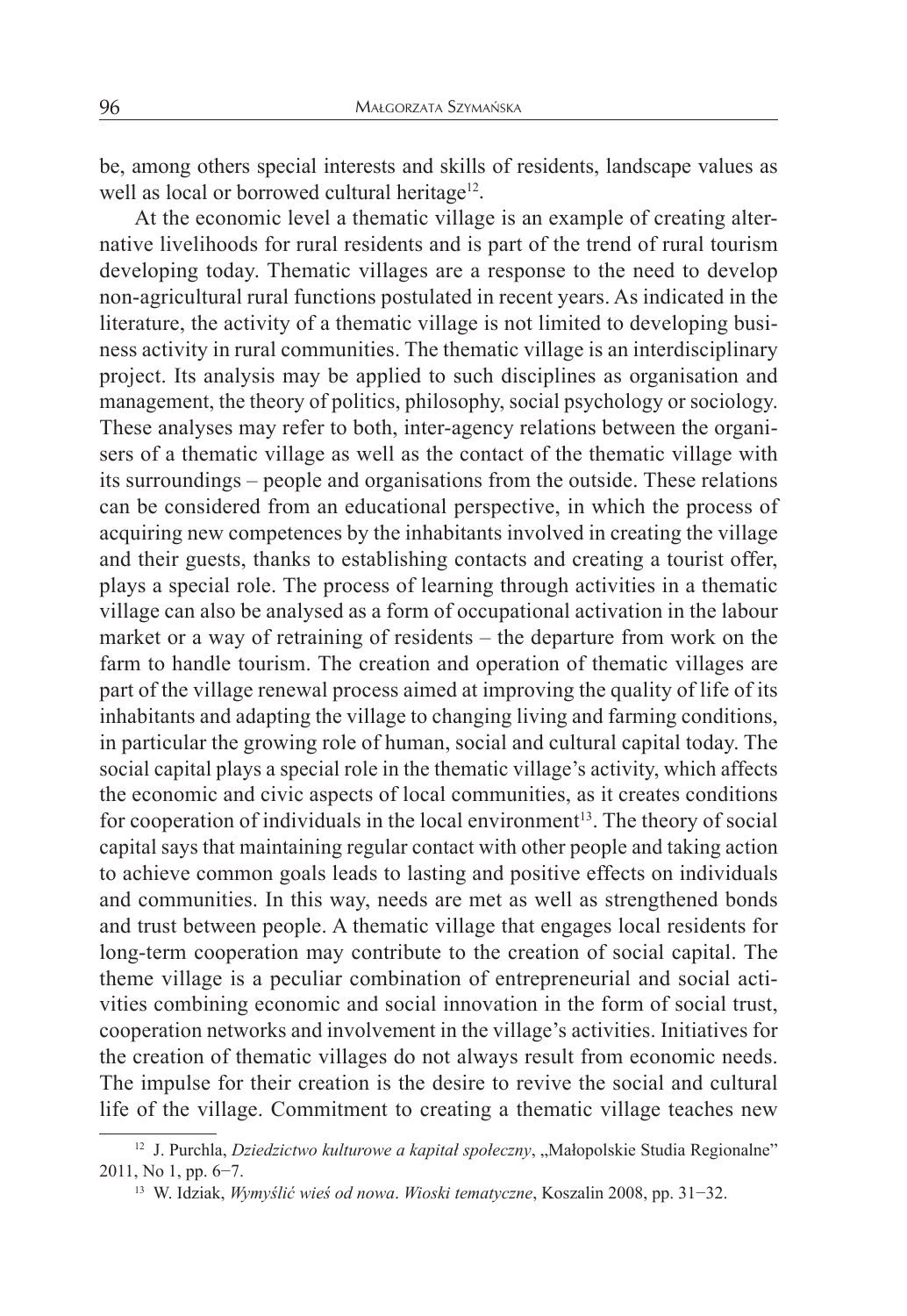attitudes and strengthens self-esteem. People start to get out of their homes , talk to one another, and discover their abilities. A characteristic feature of such industry specialisations of local communities or thematic villages are developed informal social ties and incidental residents, which maintain the atmosphere of trust and enable the transfer of cultural values and technical skills to its successors. Initiatives based on local resources contribute to the multifunctional and sustainable development of rural areas<sup>14</sup>.

In the field of social farming, initiatives based on local resources, including the educational educational farms are becoming a reality in Poland<sup>15</sup>. The purpose of the activity of educational homesteads is to familiarise the society with the natural environment of a rural farm, as well as to convey knowledge about the origin of food and the difficulty of its production, and indirectly also to build a market of conscious consumers. The specific educational objectives are implemented on the basis of infrastructure and agricultural resources in the farm and its natural and cultural surroundings. As indicated in the literature, the concept of an educational holding with its market identification "Educational Farm" was defined as a result of a nationwide project run by the Agricultural Advisory Centre Branch in Krakow and approved by the Ministry of Agriculture and Rural Development in November 2011, and its implementation resulted in the creation of the Nationwide Educational Grid Network. Under the concept of an educational holding, there are rural farms with farm animals or agricultural crops intended for presentations for groups of children and young people accepted as part of school curricula or made available as a tourist attraction for families with children and adults traveling individually and implementing educational programs in the following areas: plant production, animal production, processing of agricultural products, environmental and consumer education, or the material culture heritage of the village, traditional occupations, handicrafts and folk art. Membership of the Network is voluntary and takes place on the basis of the application of an individual facility and the recommendation of an authorised employee in the territorially competent Agricultural Advisory Centre. Program objectives of educational homesteads can be implemented as the main activity of the farm or as an additional activity, supplementing the basic production or agri-tourism activity. There are two organisational forms of educational farms that result in different legal and financial obligations for

<sup>14</sup> B. Domański, *Czynniki społeczne w lokalnym rozwoju gospodarczym we współczesnej Polsce*, in: I. Sagan, M. Czepczyński (eds.), *Wybrane problemy badawcze geografii społecznej w Polsce*, Gdańsk 2001, p. 130.

<sup>15</sup> M. Bogusz, E. Kmita-Dziasek, *Zagrody edukacyjne jako przykład innowacyjnej przedsiębiorczości na obszarach wiejskich,* online: http://www.czasopisma.pan.pl/Content/97622/mainfile. pdf.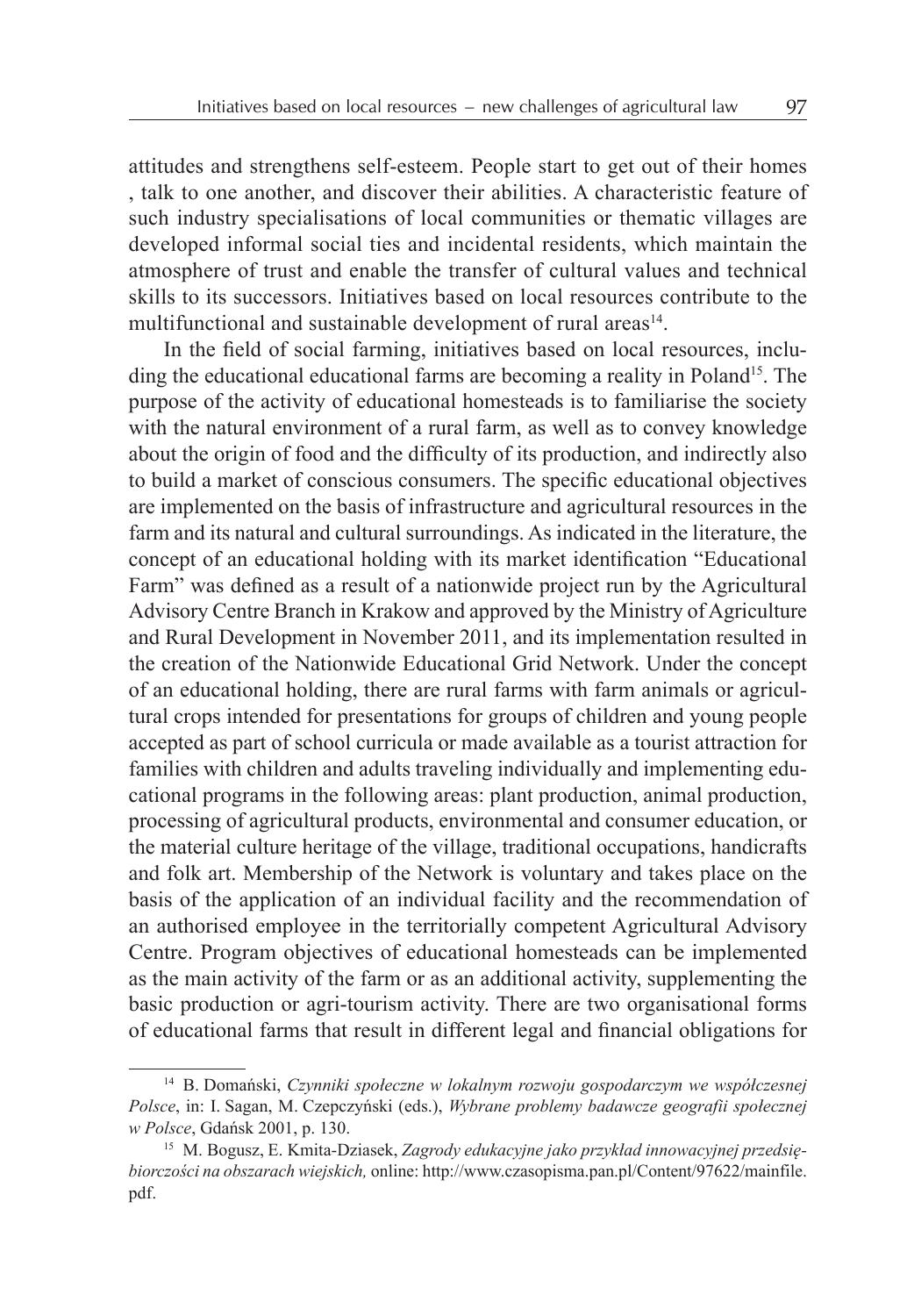their owners. An educational farm can complement the offer of an agri-tourism farm or be a specialised educational activity independent of tourist services<sup>16</sup>.

It is widely recognised in the doctrine that the Nationwide Educational Gaming Network was created as a result of searching for new motivations for farmers to continue their farming activity and to realise that the farm has the unique potential to conduct attractive educational activities that meet the need to approximate the global work of the farmer and sources of food $17$ .

An example of social farming initiatives based on local resources is also welfare farms. Care activities will certainly be particularly attractive for small farms which are more strongly in need of finding their place on the market. Enriching the offer of farms with new functions will allow to solve problems of accessing social services that affect many towns and regions. These problems are a serious threat in the context of the growing intensity of disturbing phenomena, such as the aging of society. The concept of development of care farms assumes that they must be economically rational entities whose running should provide additional income to farmers. The vision of obtaining such income cannot, however, be the only motivation to undertake activities that are so demanding and involve many challenges. Careful activities will have limited economic efficiency due to the constant high costs of running it and the limited scope. Increasing income would be possible here mainly by taking in more and more charges, which is obviously limited by the infrastructure of a given farm, as well as by the very realities of providing care. For this reason, the concept of the emergence and development of nurturing households is addressed to those people who, knowing the difficulties associated with care, will be willing to devote themselves to this work and derive additional, non-financial satisfaction from it. An important argument for the development of welfare farms is the fact that contact with nature, the qualities of the rural environment and specific cultural resources provide the basis for creating high-quality services that will have a real impact on the quality of life of the people using them<sup>18</sup>.

Reconciliation of the agricultural activity with caring for persons in need of support and the launching of a care home will certainly be ahuge challenge for the majority of those concerned. There is no doubt that the success of welfare farms in Poland will largely depend on the support and incentive system that will be created for them. They are a model and an inspiration for further actions and an effective way to promote new ideas in rural areas. In addition, they enable testing of developed

<sup>&</sup>lt;sup>16</sup> Ibidem.<br><sup>17</sup> E. Kmita-Dziasek, *Organizacja i funkcjonowanie Ogólnopolskiej Sieci Zagród Edukacyjnych. Materiały informacyjne, II ogólnopolski Zlot Zagród Edukacyjnych*, Kraków 2014, p. 4.

<sup>18</sup> A. Jurczyk-Miżejewska, K. Stępnik, J. Król, *Działania na rzecz rozwoju gospodarstw opiekuńczych w Polsce na poziomie regionalnym i lokalnym*, online: http://www.gospodarstwa- -opiekuncze.pl/.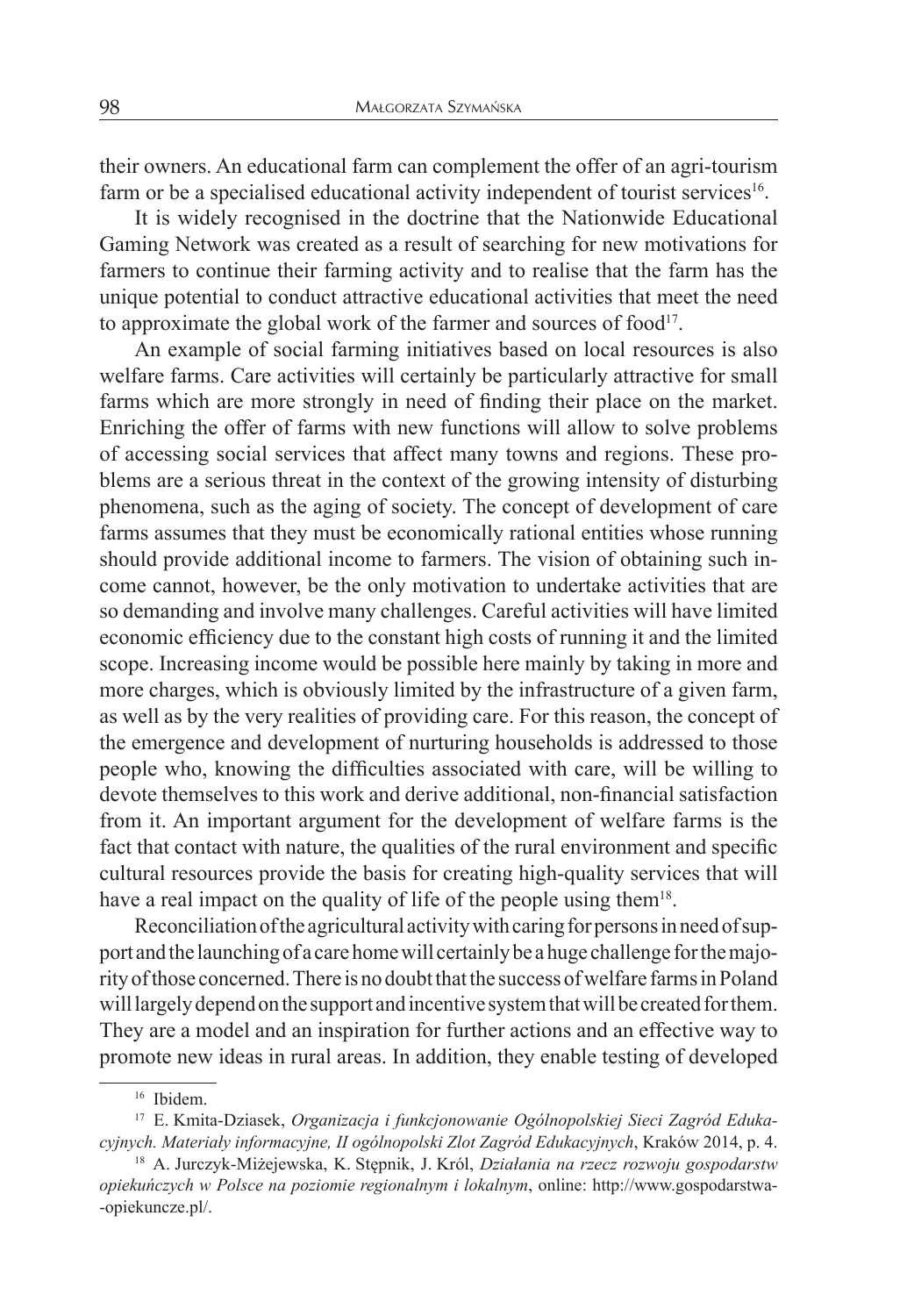solutions. Undertaking farmers' actions supporting the development of local communities will also result in strengthening their position in local communities and resulted in the improvement of the image of agriculture. One should also point to the economic dimension of the development of welfare farms. They will support the development of local economies and will be an opportunity for farmers to diversify and increase income.

The challenges underlying the development of agricultural law should be targeted at specific economic, social and environmental goals, while at the same time reflecting the needs and aspirations of rural residents. Future actions undertaken in various areas of agricultural policy should strive to develop social capital in rural areas, so as to support the potential of people living in a given area.

Further considerations are needed on the role and effective functioning of social capital, in particular in rural areas. They will result in a further cooperation of rural residents, built on a permanent dialogue of cultures, customs, traditions, religions, generations, discovering dormant or forgotten possibilities. Sustainable value chains created in rural areas based on local resources are a chance for the inhabitants of particular areas to diversify their activities and provide additional income. The agricultural policy should increasingly focus on supporting such activities. The bottom-up, local-level activities are an effective way of building local potential, as well as promoting social inclusion, reducing poverty also by creating jobs. Synergies and coordination of rural residents' actions with local government authorities and entrepreneurs will contribute to the activation of the potential of rural areas. The challenge is to support mechanisms to verify the impact of specific solutions on the situation of rural areas, which provides a systematic overview of policies from the perspective of rural areas and communities living in a given territory. As indicated in the literature, the development of agricultural legislation should be accompanied by the development of scientific research, in particular agricultural law science, which − in cooperation with other sciences − can support multifunctional and sustainable rural development determined by the social capital of a given territory.

# **INITIATIVES BASED ON LOCAL RESOURCES − NEW CHALLENGES OF AGRICULTURAL LAW**

#### Summary

The model of sustainable rural development recognises the necessity of local development based on local resources. Investing in the growth of social capital refers to the postulates of implementing an integrated model of rural development, where different local actors engage and cooperate for the common good. Agricultural law also faces these challenges.